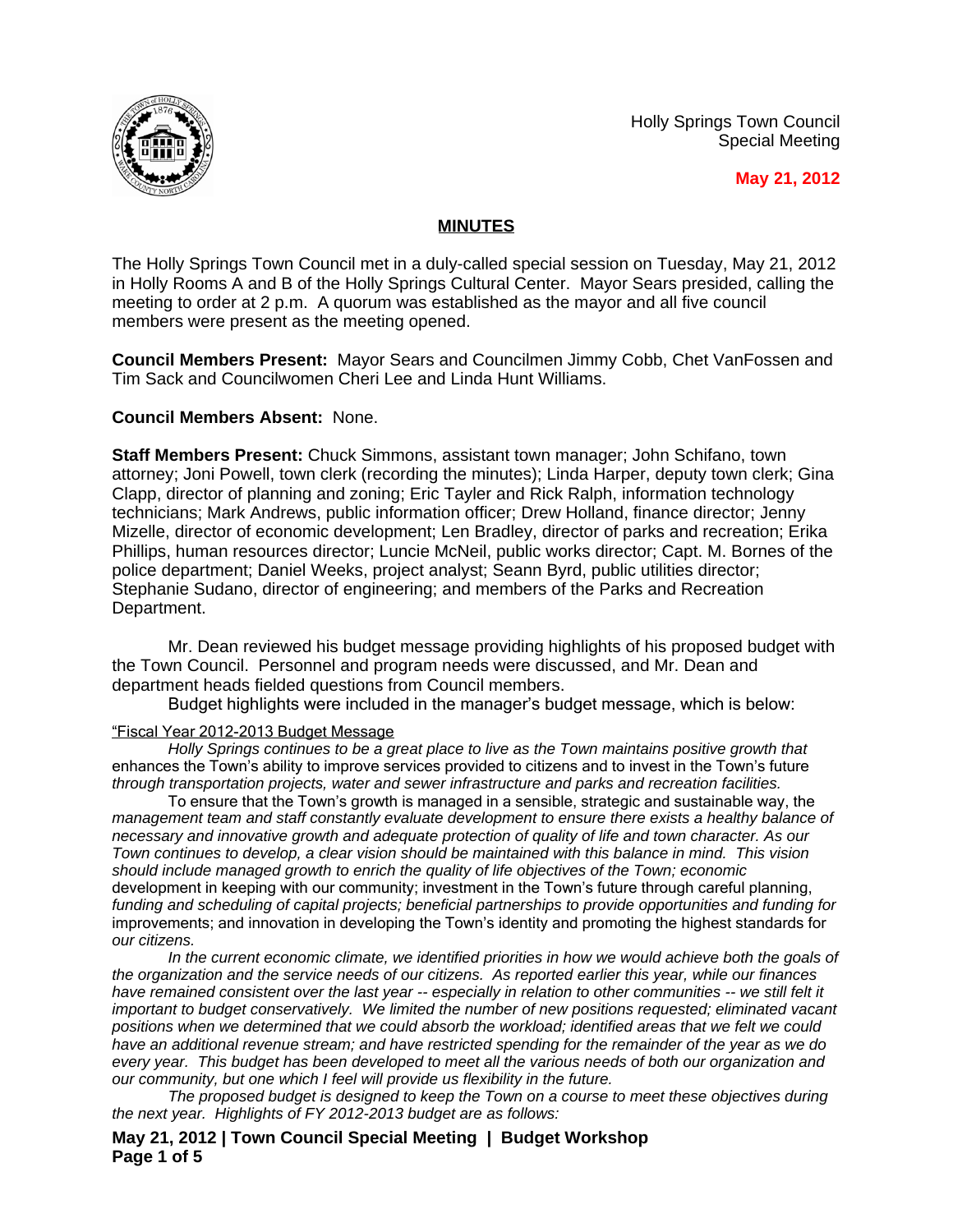Revenues – General Fund

- *A. Ad Valorem Taxes: Figures are based on a 99% collection rate with an approximate tax base of \$3,311,250,000 keeping the existing tax rate at \$0.415 per \$100 valuation.*
- *B. State Revenues:* The state-shared revenues are estimated based primarily on previous years' *collections. The legislature still is in session, and through the state has not given any indications that it will make changes in local government revenue line items, we will need to be aware that these numbers could be impacted.*
- *C. Solid Waste Fees: There is no increase in monthly garbage collection fees, recycling fees or yard waste fees. The monthly fee will remain \$9.50, \$4.25 and \$2.00 respecitvely.*
- *D. Fund Balance: We have not appropriated any funds from Fund Balance.*

### Revenues – Utility Fund

- *A. Water & Sewer Rates: An increase of \$0.50 per customer to the water and sewer monthly access fee, a 5% increase to the existing water rate and a 5% increase to the existing sewer rate is proposed in the FY 2012-2013 budget. These increases are needed to cover the debt for the WWTP expansion project and water capacity purchase from Harnett County.*
- *B. Fund Balance: We have not appropriated any funds from Fund Balance.*

### Expenditures – General Fund

*A.* All capital items have been appropriated, and a list has been provided of each department's *requests for your review in the Capital Outlay section of this proposed budget.*

- *B. Six (6) new positions are proposed in the General Fund: Two Telecommunicators in Public Safety; Two Public Works Technicians in Streets; a Customer Service representative for the Hunt Community Center and a Parks Assistant at Bass Lake in Parks & Recreation. We have*  eliminated the Administrative Assistant position in the Manager's Office, and reduced part time *costs in both the Hunt Center and at Bass Lake. Other Reclassifications and position changes can be found in the Salaries & Positions List section of this proposed budget.*
- *C. This budget includes contributions to nonprofit organizations of \$15,000 to be designated as the Council so desires, a \$20,000 membership renewal to the Holly Springs Chamber of Commerce and a \$5,000 contribution to TRACS, totaling \$30,000.*
- *D. All debt service requirements have been appropriated in this budget to meet our debt obligations. The statement of debt is included for your review.*

### Expenditures – Utility Fund

A. All capital items have been appropriated and a list of each department's request is provided for your *review.*

*B. No new positions have been proposed in the Utility Fund. Other reclassifications and position changes can be found in the Salary & Positions List section of this proposed budget.*

*C. All debt service requirements have been obligated in the FY 2012-2013 budget. A statement of debt is included for your review. Over the last six (6) years, we have been placing funds in reserve to cover the cost of the WWTP debt, and for that reason we are using \$1.205 million for the debt payment next year. This was planned when we considered expanding the waste water treatment plant to allow the Town to grow into these costs in the future. With the savings realized from the expiration of the Raleigh water contract (\$400,000), and with the additional revenues expected from both commercial and industrial customers, this number will continue to be reduced in future budgets, but it is needed again this year.*

# *Other Highlights*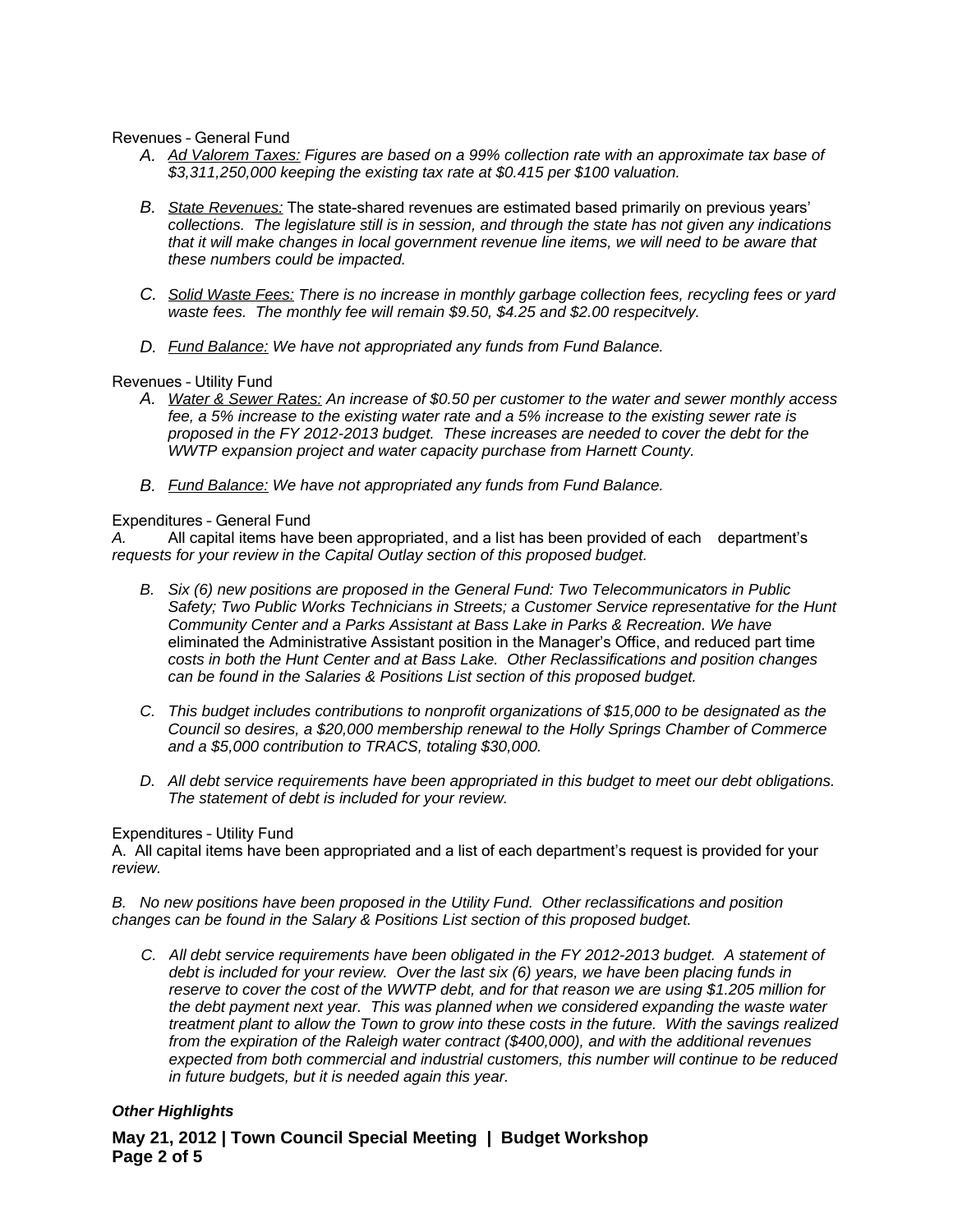*The salary requirement for next year includes a market adjustment of 2.5%. The Town has not had a COLA or market adjustment in the last two years. Funding is provided for employee merit/performance pay in the amount of 2.5% of salary. The salary budget also includes a 5% 401(k) contribution, longevity benefits and State-mandated Retirement of 6.74%.* 

*Employee health insurance has been budgeted with a 7.5% increase in the rates for next year. This increase is due to several large claims from the previous year. We have determined to make a change from United Healthcare to Blue Cross/Blue Shield. While 7.5% does represent an increase, the original increase with United Healthcare was 16.9%. We had IDB Benefits, who is our current insurance broker, negotiate the new contract with minimal changes in our plan. One aspect of our insurance policy which has saved us money is due to a reduction in the use of the emergency room, resulting from better educating our employees. We also saved approximately \$30,000 in other benefits without reducing services.* 

*With the current economic environment, our goal is to create a budget that will maintain and improve services to citizens while still controlling the costs for these services. I feel the Town of Holly Springs has a solid and conservative budget for next year.*

*As part of the budget process it is important to have new development absorb additional expenses for infrastructure rather than passing cost on to existing citizens. We have used a portion of*  water capacity fees in order to maintain the current debt obligations and operations within the utility fund. *The remaining water and all sewer capacity and acreage fees continue to be removed from the operating budget to go directly into reserve accounts. It is important that the Town gradually reduce its dependence on impact fees and charges for operating expenses, and we will continue to attempt to reduce these charges in future budgets to eliminate potential financial problems within the operating budget.*

*I have included with your budget the departmental worksheets we used in developing this budget proposal. I hope this will provide you with a better overview of the process and issues discussed during the budget-balancing procedure.*

*As we proceed into the next several years, we will continue to evaluate projects and personnel needs as they relate to the provision of services. We have several substantial projects (water, sidewalks & greenways, park improvements) which will be initiated during this fiscal year; therefore, it will be important to prioritize programming needs with future budgets. We will continue to work with Council, staff, and citizens to establish our goals and objectives as the Town grows to provide the level of services expected.*

*As mentioned previously, we have several major projects currently underway, water and sewer line extensions, streets, sidewalks, additions to existing town parks, and ongoing involvement in economic development. As I have stated earlier, this document represents the budget as I would normally provide in a normal year, and addresses a regular operating budget for FY 2012-13.*

*Town staff has been instrumental in the development of this document, and I feel they have done a good job of controlling costs while providing service levels expected by the Town Council and our citizens. This budget is my best estimate of what we should expect next year, and I feel it represents a fair assessment of our anticipated revenues and expenditures.*

*This budget reflects my recommendations based on department meetings, evaluation of existing service needs, and input from Town Council. I would like to say a special thanks to our department*  heads—especially Finance Director Drew Holland and Assistant Town Manager Chuck Simmons—for *their time and effort in the preparation of this document. Without their help, this budget could not have developed to address both present and future service needs.*

*While I felt it was important to provide you with a balanced budget at this time, we are still working out some issues which could potentially change these numbers. I anticipate these issues to be addressed at the budget work session.* 

*The FY 2012-2013 Budget represents a level of funding that will allow the Town to maintain and improve current service levels while making organizational changes to provide the best possible programs for our citizens. It is important to note that with any budget external forces can affect these projections, and it is for that reason that the figures proposed in the FY 2012-2013 Budget are a very conservative forecast of our revenues and expenditures for the next year. Overall, the General Fund bud get has been reduced by 1.3% or \$342,930 from the current budget. The Utility Fund shows an increase*  of 1% or \$102,000 from the current budget."

#### In discussions:

Council asked why a new police station was needed.

**May 21, 2012 | Town Council Special Meeting | Budget Workshop Page 3 of 5** Captain Bornes explained that the police department is a large department working out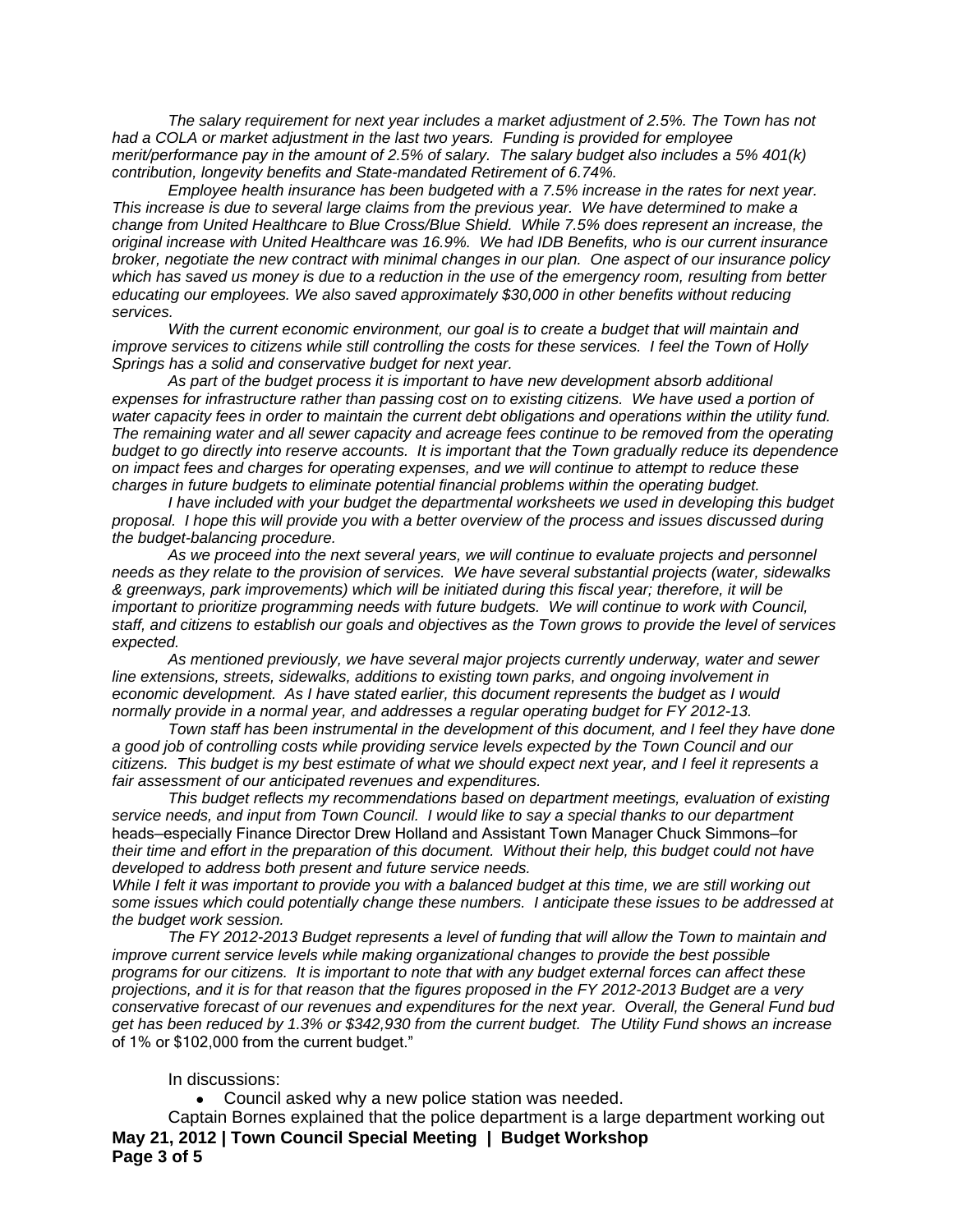of a small building. He said storage is an issue and the department will only grow as the town grows in population and non-residential development. Currently, needs of the department are estimated at 25,000 square feet, but the current building is only 5,000 square feet, and a lot of that square footage is not usable. He added that rental space in a building, as some have suggested, does not lend itself to a working police department.

 Council asked if there was anything that could be done to avoid Utility Fund fee increases. The proposed budget calls for a 50-cent per customer increase in the water and sewer access fee and a 5% increase to the water and sewer rates.

Mr. Dean said the only thing that could be done was to pull money this year out of wastewater reserves and take another look at the access fee next year. The 5% increase to water and sewer rates is a scheduled rate increase needed to cover the debt for the wastewater treatment plant expansion project and water capacity purchase from Harnett County. (The Town has initiated gradual annual increases over the past few years in order to avoid a dramatic rate increase to cover this debt.)

Mr. Simmons pointed out that the town could use wastewater reserves this year to avoid at least one year of water and sewer rate increases. He said the Town could probably absorb the loss of potential revenue but that staff would have to look at rates again in preparation of the FY 2013-14 budet.

**Direction**: The Council directed that wastewater reserves be used this year instead of imposing a 5% rate increase for water and sewer customers.

 Council asked that the Town look into filling a planning technician spot to give support to the planning department and to make better use of personnel.

**Direction**: The Council directed that the town manager identify \$50,000 in the budget so that the planning position could be funded with salary and benefits.

At its May 15 regular meeting, Council directed the town manager to add 2.5 cents to th e tax rate and come up with a plan to spend the additional revenue on a series of parks and recreation improvements. Based upon that, the Town can borrow \$11 million to \$11.5 million through the issuance of bonds, paying the debt off in 20 years with annual revenue of over \$818 ,000.

| <b>Project Description</b>                        | <b>Estimated Cost</b> |
|---------------------------------------------------|-----------------------|
| Finish Womble Park                                | \$3,000,000           |
| Finish Jones Park (without pier or water feature) | 500,000               |
| Greenways                                         | \$1,000,000           |
| Progress Energy field lease and preparation       | \$1,000,000           |
| Mims Property park                                | \$2,000,000           |
| Gymnasium (after Woodcreek bridge is built)       | \$3,000,000           |
| <b>Land Acquisition for New Parks</b>             | \$1,000,000           |
| Total                                             | \$11,500,000          |

Priority projects would be:

This would leave about \$9.5 million in projects that are planned but will remain unfunded.

Mr. Dean said the big benefit of funding these projects in this way is to get the projects done and not leave them for a time uncertain as other priorities take precedence. He noted that the level of demand will grow as the population increases.

In discussion, Council entertained the question of whether the Town could issue less in bonds and lower the tax rate increase to two cents or lower.

Council noted that if the Leslie-Alford-Mims property park development, which only

**May 21, 2012 | Town Council Special Meeting | Budget Workshop Page 4 of 5**